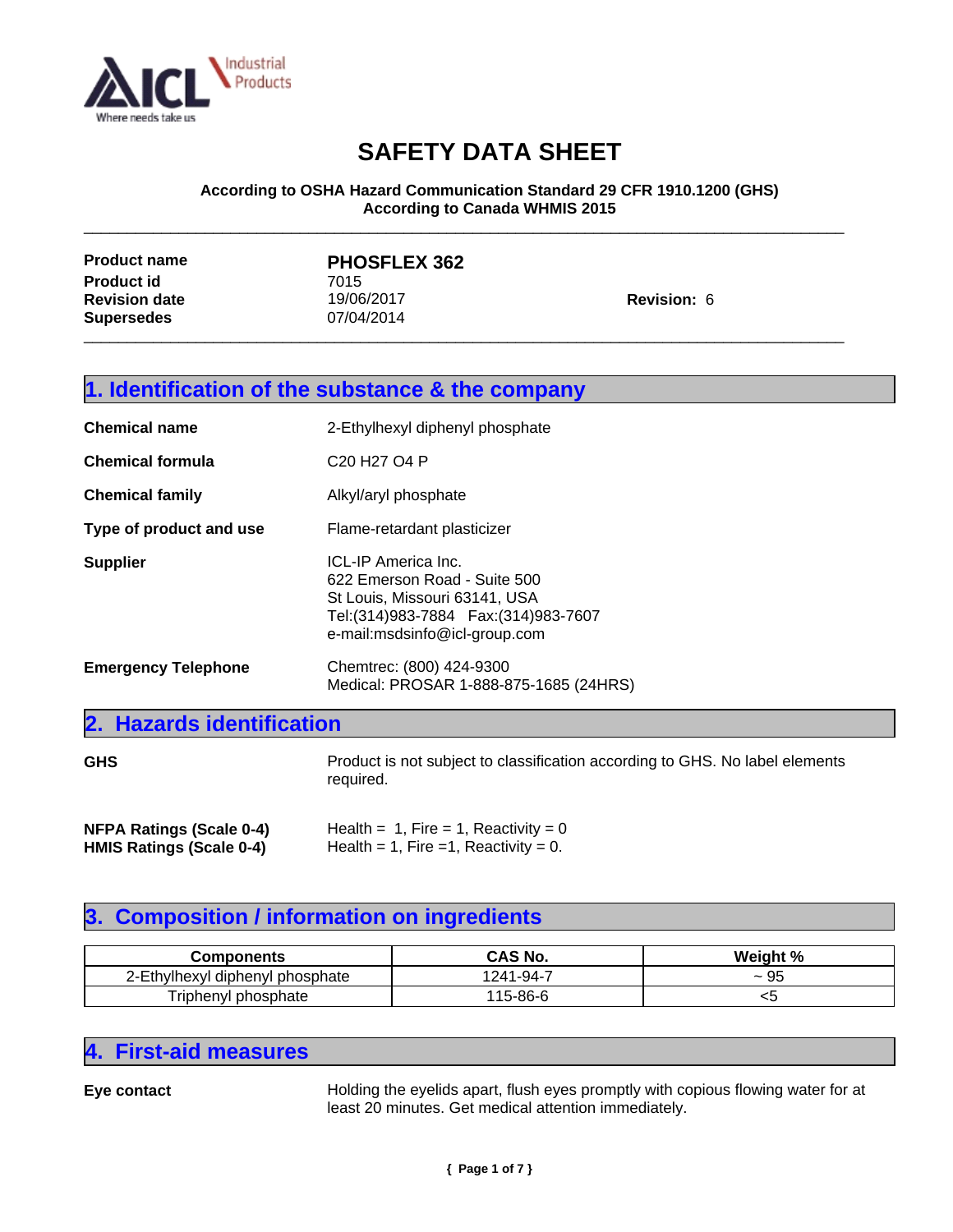#### **According to OSHA Hazard Communication Standard 29 CFR 1910.1200 (GHS) According to Canada WHMIS 2015**

| <b>Product name</b><br><b>Product id</b><br><b>Revision date</b>                  | <b>PHOSFLEX 362</b><br>7015<br>19/06/2017 | <b>Revision: 6</b>                                                                                                                                                     |
|-----------------------------------------------------------------------------------|-------------------------------------------|------------------------------------------------------------------------------------------------------------------------------------------------------------------------|
| <b>Supersedes</b>                                                                 | 07/04/2014                                |                                                                                                                                                                        |
| <b>Skin contact</b>                                                               | irritation occurs.                        | Remove contaminated clothing. Wash skin thoroughly with mild soap and plenty of<br>water for at least 15 minutes. Wash clothing before reuse. Get medical attention if |
| <b>Inhalation</b>                                                                 |                                           | In case of inhalation, remove person to fresh air. Keep him quiet and warm. Apply<br>artificial respiration if necessary and get medical attention immediately.        |
| Ingestion                                                                         | immediately.                              | If swallowed, wash mouth thoroughly with plenty of water. Get medical attention                                                                                        |
|                                                                                   |                                           | NOTE: Never give an unconscious person anything to drink                                                                                                               |
| Symptoms / Effects, Acute and No specific information available<br><b>Delayed</b> |                                           |                                                                                                                                                                        |
| Most important symptoms and effects, acute or delayed                             |                                           |                                                                                                                                                                        |
| None known                                                                        |                                           |                                                                                                                                                                        |
| Notes to the physician                                                            | Treat symptomatically and supportively.   |                                                                                                                                                                        |
| 5. Fire - fighting measures                                                       |                                           |                                                                                                                                                                        |
| Suitable extinguishing media                                                      |                                           | Water, water fog, carbon dioxide (CO2), dry chemical, foam.                                                                                                            |
| Unusual fire and explosion<br>hazards                                             |                                           | When heated to decomposition, may release poisonous and corrosive fumes of<br>carbon dioxide, carbon monoxide and phosphorus oxides.                                   |
| Fire fighting procedure                                                           |                                           | Fire fighters should wear full protective clothing and self-contained breathing<br>apparatus (SCBA). Contain runoff to prevent entry into water or drainage systems.   |
| 6. Accidental release measures                                                    |                                           |                                                                                                                                                                        |
| <b>Personal precautions</b>                                                       |                                           | Wear appropriate safety clothing and eye/face protection (see Section 8).                                                                                              |
| Methods for cleaning up                                                           | site after material pickup is complete.   | Soak up with sand or other suitable absorbent and dispose of as solid waste.<br>Collect in suitable and properly labeled containers. Ventilate area and wash spill     |
| <b>Environmental precautions</b>                                                  |                                           | Prevent product from entering drains, ditches and rivers.                                                                                                              |
|                                                                                   |                                           |                                                                                                                                                                        |

| 7. Handling and storage |  |
|-------------------------|--|
|                         |  |

Handling **Handling** Avoid bodily contact. Keep containers tightly closed.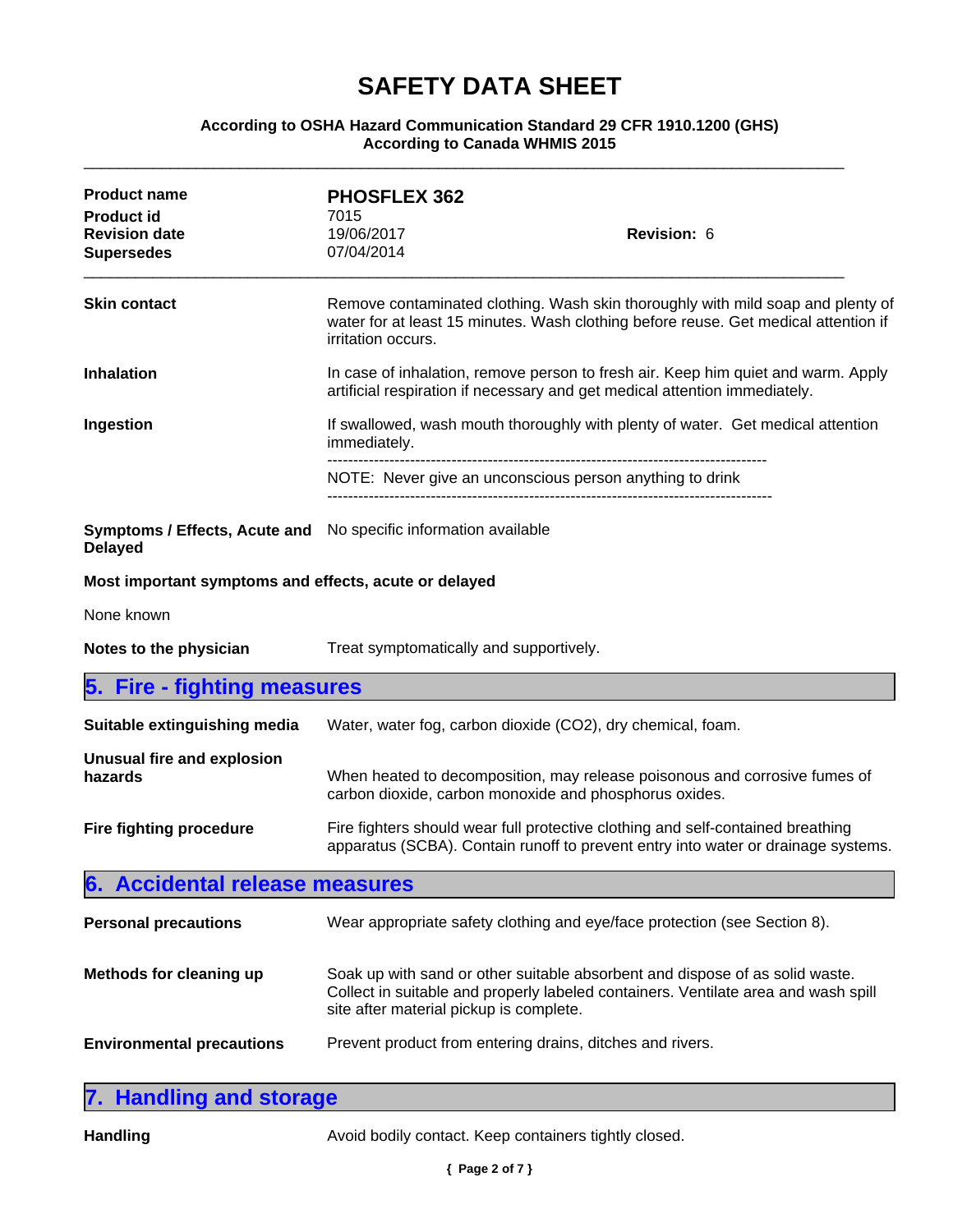#### **According to OSHA Hazard Communication Standard 29 CFR 1910.1200 (GHS) According to Canada WHMIS 2015**

\_\_\_\_\_\_\_\_\_\_\_\_\_\_\_\_\_\_\_\_\_\_\_\_\_\_\_\_\_\_\_\_\_\_\_\_\_\_\_\_\_\_\_\_\_\_\_\_\_\_\_\_\_\_\_\_\_\_\_\_\_\_\_\_\_\_\_\_\_\_\_\_\_\_\_\_\_\_\_\_\_\_\_\_\_\_\_\_

| <b>Product name</b>  | <b>PHOSFLEX 362</b> |                                                                                   |
|----------------------|---------------------|-----------------------------------------------------------------------------------|
| <b>Product id</b>    | 7015                |                                                                                   |
| <b>Revision date</b> | 19/06/2017          | <b>Revision: 6</b>                                                                |
| <b>Supersedes</b>    | 07/04/2014          |                                                                                   |
| <b>Storage</b>       |                     | Store in a dry, cool, well-ventilated area away from incompatible materials (see  |
|                      |                     | "materials to avoid"). Noncorrosive to glass or metals. May soften or deteriorate |
|                      |                     | certain plastics and elastomers (vinyl-based resins and synthetic rubbers).       |

## **8. Exposure controls / personal protection**

#### **Exposure Limits :**

| <b>Components</b>                              | <b>ACGIH-TLV Data</b> | Korea OEL      | <b>OSHA (PEL) Data</b> |
|------------------------------------------------|-----------------------|----------------|------------------------|
| 2-Ethylhexyl diphenyl phosphate  <br>1241-94-7 | Not determined        | Not determined | Not determined         |
| Triphenyl phosphate<br>115-86-6                | $3 \text{ mg/m}^3$    | Not determined | $3 \text{ mg/m}^3$     |

**Ventilation requirements** Ventilation must be sufficient to maintain atmospheric concentration below recommended exposure limit.

#### **Personal protective equipment:**

**- Respiratory protection** In case of insufficient ventilation wear suitable respiratory equipment.<br> **- Hand protection** Neoprene gloves **- Hand protection**<br>**- Eye protection - Eye protection**<br> **- Skin and body protection**<br> **Body covering clothes and Body covering clothes and Body covering clothes and Body** Body covering clothes and boots

**Hygiene measures** Do not eat, smoke or drink where material is handled, processed or stored. Wash hands thoroughly after handling and before eating or smoking. Safety shower and eye bath should be provided.

#### **9. Physical and chemical properties**

| Appearance                        | Clear, transparent liquid          |
|-----------------------------------|------------------------------------|
| Odor                              | None.                              |
| <b>Odor threshold</b>             | Not determined                     |
| рH                                | Not applicable                     |
| <b>Melting point/range</b>        | $-30^{\circ}$ C                    |
| <b>Boiling point/range</b>        | 239°C (10mmHg)                     |
| Pour point                        | $-54^{\circ}$ C (-65 $^{\circ}$ F) |
| <b>Flash point</b>                | 224°C (435°F) (open cup)           |
| Evaporation rate (ether=1)        | Not determined                     |
| Flammability (solid, gas)         | Not applicable                     |
| <b>Flammable/Explosion limits</b> | Not flammable/Not explosive        |
| Vapor pressure                    | $0.2$ mmHg (150 $^{\circ}$ C)      |
| Vapor density                     | Not available                      |
| <b>Density</b>                    | 1.090 g/mL $(25^{\circ}C)$         |
| Solubility:                       |                                    |
| - Solubility in water             | 50.6µg/l at 23.5°C                 |
| <b>Partition coefficient</b>      | Log Kow: $5.87$ (25 $^{\circ}$ C)  |
| (n-octanol/water)                 |                                    |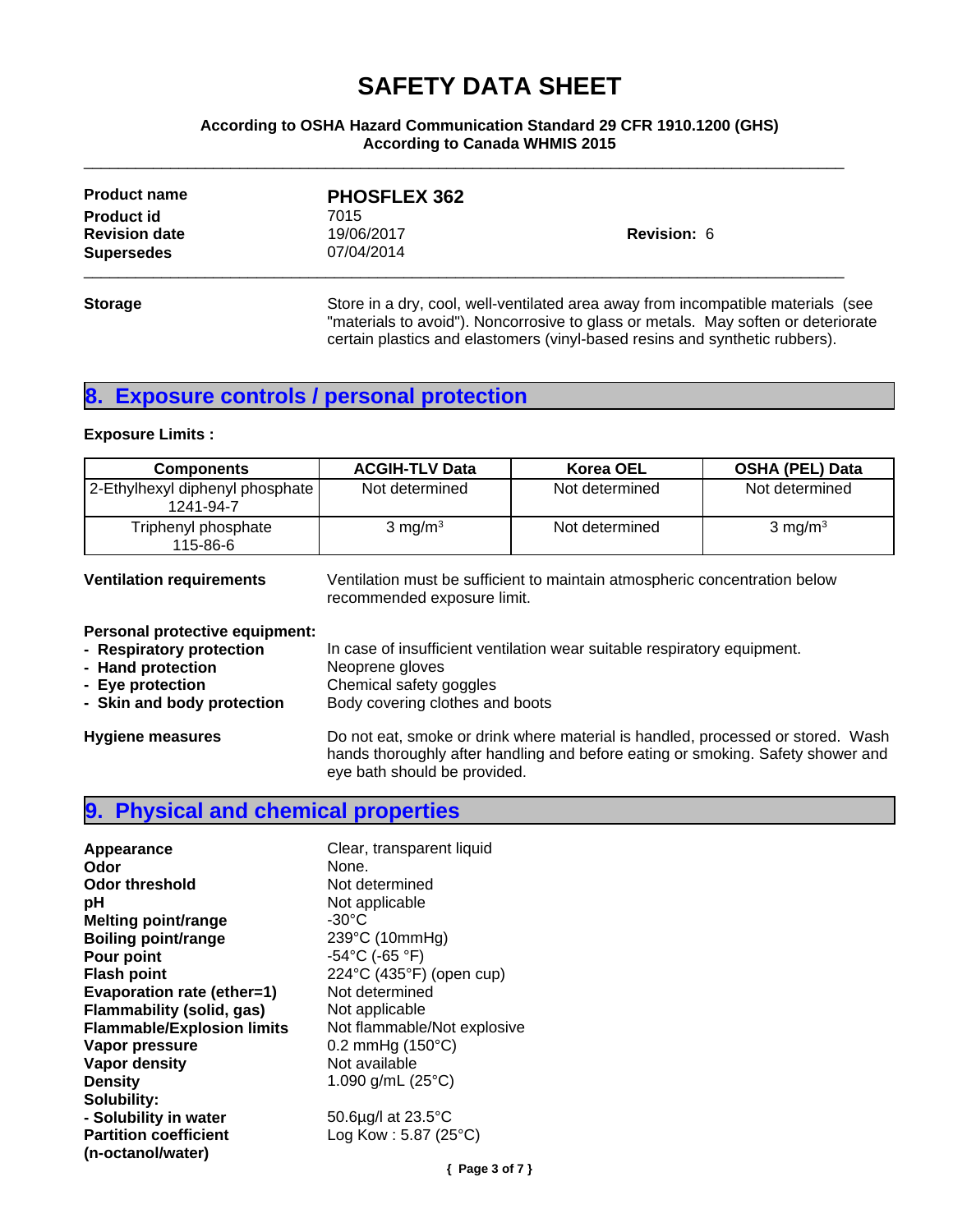#### **According to OSHA Hazard Communication Standard 29 CFR 1910.1200 (GHS) According to Canada WHMIS 2015**

\_\_\_\_\_\_\_\_\_\_\_\_\_\_\_\_\_\_\_\_\_\_\_\_\_\_\_\_\_\_\_\_\_\_\_\_\_\_\_\_\_\_\_\_\_\_\_\_\_\_\_\_\_\_\_\_\_\_\_\_\_\_\_\_\_\_\_\_\_\_\_\_\_\_\_\_\_\_\_\_\_\_\_\_\_\_\_\_

| <b>Product name</b>              | <b>PHOSFLEX 362</b>     |                                                                                  |
|----------------------------------|-------------------------|----------------------------------------------------------------------------------|
| <b>Product id</b>                | 7015                    |                                                                                  |
| <b>Revision date</b>             | 19/06/2017              | <b>Revision: 6</b>                                                               |
| <b>Supersedes</b>                | 07/04/2014              |                                                                                  |
| <b>Auto-ignition temperature</b> | Not self-ignitable      |                                                                                  |
| <b>Decomposition temperature</b> | Not available           |                                                                                  |
| <b>Viscosity</b>                 | 16.4 cP $(25^{\circ}C)$ |                                                                                  |
| <b>Explosive properties</b>      | molecule                | There are no chemical groups associated with explosive properties present in the |
| <b>Oxidising properties</b>      |                         | No oxidising properties can be predicted on the basis of chemical structure      |

## **10. Stability and reactivity**

| <b>Stability</b>               | Stable under normal conditions                         |
|--------------------------------|--------------------------------------------------------|
| <b>Conditions to avoid</b>     | Heating above decomposition temperature.               |
| <b>Materials to avoid</b>      | Acids, alkalies,                                       |
| <b>Hazardous decomposition</b> | Carbon dioxide and carbon monoxide. Phosphorus oxides. |
| products                       |                                                        |

## **11. Toxicological information**

| <b>Acute toxicity:</b><br>- Rat oral LD50                         | 15800 mg/kg bw                                                                                                                                                                                                                                             |
|-------------------------------------------------------------------|------------------------------------------------------------------------------------------------------------------------------------------------------------------------------------------------------------------------------------------------------------|
| - Rat inhalation LC50                                             | 2100 mg/m <sup>3</sup> air                                                                                                                                                                                                                                 |
| <b>Skin corrosion/irritation</b>                                  | Slightly irritating to skin but not sufficient for classification.                                                                                                                                                                                         |
| Serious eye damage/ irritation                                    | Slightly irritant. Does not meet classification criteria                                                                                                                                                                                                   |
| Respiratory or skin sensitisation Not a sensitizer                |                                                                                                                                                                                                                                                            |
| <b>Chronic toxicity</b>                                           | Rats and dogs fed 2-ethyl hexyl diphenyl phosphate in their diets for two years<br>showed a decrease growth rate.                                                                                                                                          |
| <b>Mutagenicity</b>                                               | Not mutagenic by the Ames Test and by mouse lymphoma assay.                                                                                                                                                                                                |
| Carcinogenicity                                                   | Not classified by IARC<br>Not included in NTP 14th Report on Carcinogens<br>Not classified as a carcinogen by USA OSHA                                                                                                                                     |
| Developmental toxicity                                            | In a developmental toxicity test, the product was not teratogenic or embryotoxic<br>when administered orally to pregnant rats at doses that produced maternal<br>toxicity. When pregnant rats were fed at high doses, offspring had lower body<br>weights. |
| <b>Specific Target Organ Toxicity</b><br>(STOT) - Single exposure | No effects on specific target organs have been identified                                                                                                                                                                                                  |
| <b>Specific Target Organ Toxicity</b><br>(STOT) - Repeat exposure | NOAEL 7.3 mg/kg bw /day (90 days oral, rat)<br>Target organs: digestive: liver                                                                                                                                                                             |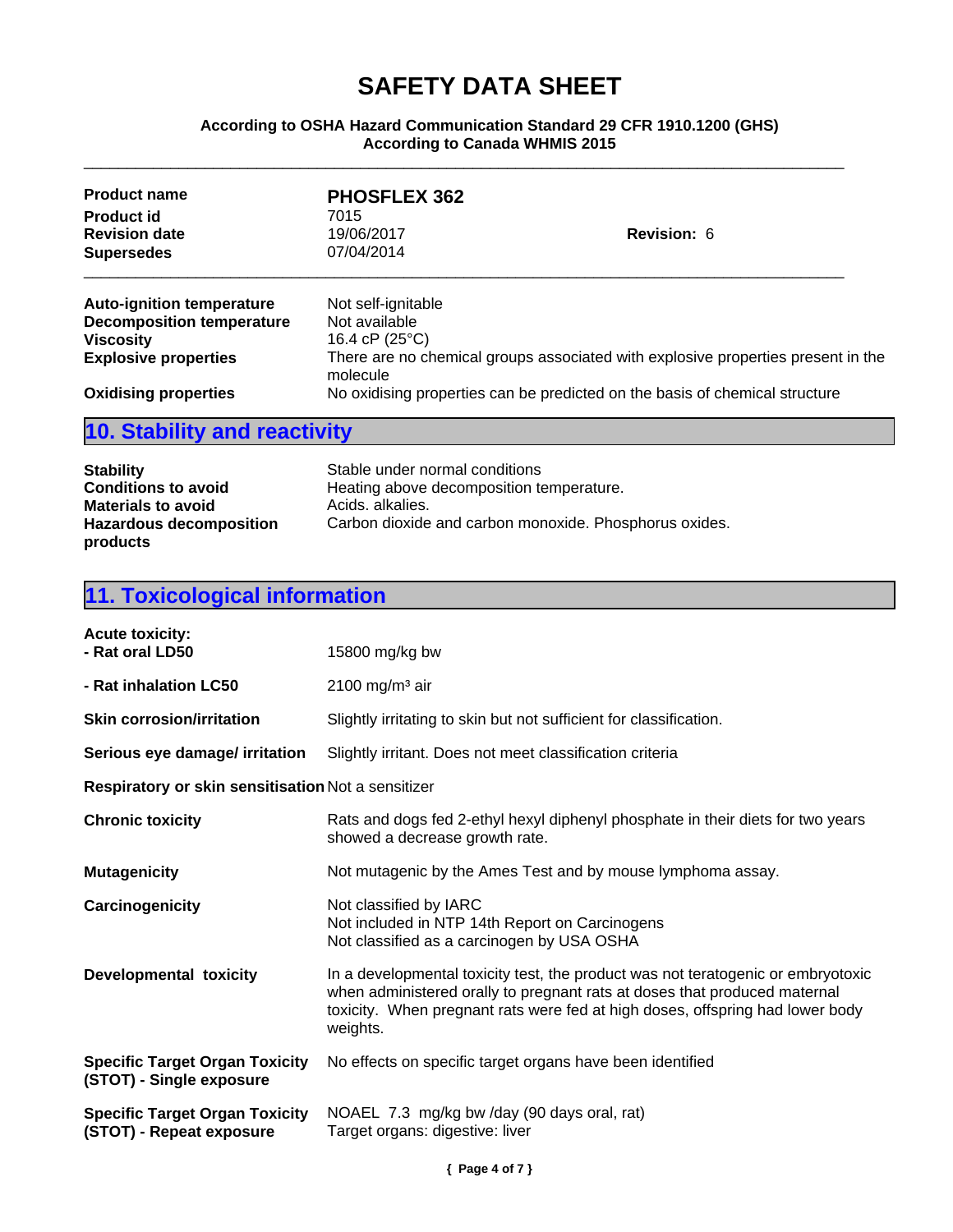#### **According to OSHA Hazard Communication Standard 29 CFR 1910.1200 (GHS) According to Canada WHMIS 2015**

\_\_\_\_\_\_\_\_\_\_\_\_\_\_\_\_\_\_\_\_\_\_\_\_\_\_\_\_\_\_\_\_\_\_\_\_\_\_\_\_\_\_\_\_\_\_\_\_\_\_\_\_\_\_\_\_\_\_\_\_\_\_\_\_\_\_\_\_\_\_\_\_\_\_\_\_\_\_\_\_\_\_\_\_\_\_\_\_

| <b>Product name</b><br><b>Product id</b><br><b>Revision date</b><br><b>Supersedes</b> | <b>PHOSFLEX 362</b><br>7015<br>19/06/2017<br>Revision: 6<br>07/04/2014                                                                                                  |  |
|---------------------------------------------------------------------------------------|-------------------------------------------------------------------------------------------------------------------------------------------------------------------------|--|
| <b>Neurotoxicity</b>                                                                  | No signs of acute delayed neurotoxicity when administered orally to hens.                                                                                               |  |
| <b>Ecological information</b><br>12.                                                  |                                                                                                                                                                         |  |
| Note:                                                                                 | The aquatic toxicity was tested above the solubility level                                                                                                              |  |
| <b>Chronic toxicity</b><br><b>Biodegradation</b>                                      | The No Observed Effect Concentration (NOEC) in Daphnia magna after exposure<br>of 21 day is 0.018-0.043 mg/L<br>Readily biodegradable - Modified Sturm Test (OECD 301B) |  |
| <b>Bioaccumulative potential</b>                                                      | Not bioaccumulative<br>$BCF > or = 100$                                                                                                                                 |  |
| <b>Disposal considerations</b><br>13.                                                 |                                                                                                                                                                         |  |
| <b>Waste disposal</b>                                                                 | Observe all federal, state and local environmental regulations when disposing of<br>this material                                                                       |  |
| <b>Disposal of Packaging</b>                                                          | Dispose of in a safe manner in accordance with local/national regulations.                                                                                              |  |
| <b>Transportation information</b><br>14.                                              |                                                                                                                                                                         |  |
| <b>DOT</b>                                                                            | Not regulated                                                                                                                                                           |  |
| <b>IMDG</b>                                                                           | Not regulated                                                                                                                                                           |  |
|                                                                                       | Not regulated                                                                                                                                                           |  |
| <b>ICAO/IATA</b>                                                                      |                                                                                                                                                                         |  |
| <b>Regulatory information</b><br>15.                                                  |                                                                                                                                                                         |  |
| <b>USA</b>                                                                            | Reported in the EPA TSCA Inventory.                                                                                                                                     |  |
| - SARA 313                                                                            | This product does not contain a chemical listed at or above de minimis<br>concentrations                                                                                |  |
| - Massachusetts Right-to-Know<br><b>Hazardous Substances list</b>                     | Listed (Triphenyl phosphate)                                                                                                                                            |  |
| - New Jersey Right-to-Know<br><b>Hazardous Substances list</b>                        | Listed (Triphenyl phosphate)                                                                                                                                            |  |
| - Pennsylvania Right-to-Know<br><b>Hazardous Substances list</b>                      | Listed (Triphenyl phosphate)                                                                                                                                            |  |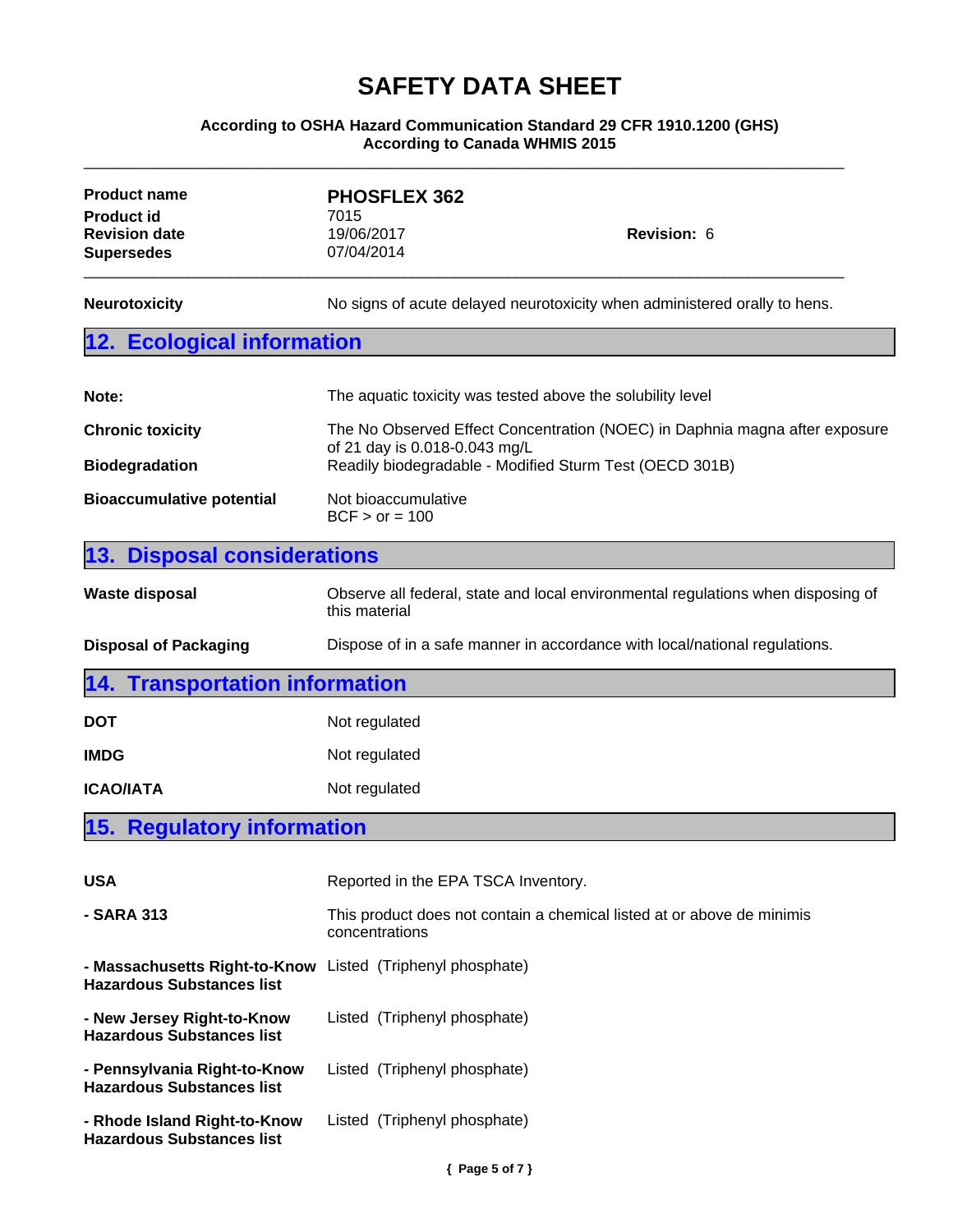#### **According to OSHA Hazard Communication Standard 29 CFR 1910.1200 (GHS) According to Canada WHMIS 2015**

\_\_\_\_\_\_\_\_\_\_\_\_\_\_\_\_\_\_\_\_\_\_\_\_\_\_\_\_\_\_\_\_\_\_\_\_\_\_\_\_\_\_\_\_\_\_\_\_\_\_\_\_\_\_\_\_\_\_\_\_\_\_\_\_\_\_\_\_\_\_\_\_\_\_\_\_\_\_\_\_\_\_\_\_\_\_\_\_

| <b>Product name</b><br><b>Product id</b><br><b>Revision date</b> | <b>PHOSFLEX 362</b><br>7015<br>19/06/2017                       | Revision: 6                                                                                                                                                            |  |
|------------------------------------------------------------------|-----------------------------------------------------------------|------------------------------------------------------------------------------------------------------------------------------------------------------------------------|--|
| <b>Supersedes</b>                                                | 07/04/2014                                                      |                                                                                                                                                                        |  |
| - California-Prop 65                                             | Toxic Enforcement Act of 1986.                                  | This product does not contain any ingredient known to the State of California to<br>cause cancer or reproductive toxicity as listed under the State drinking Water and |  |
| - Waste Classifications                                          |                                                                 | This material does not meet RCRA's characteristic definition of ignitability,<br>corrosivity, or reactivity, and is not listed in 40CFR 261.33.                        |  |
| Canada                                                           | Listed in DSL                                                   |                                                                                                                                                                        |  |
| <b>EU</b>                                                        | <b>Reported in EINECS</b>                                       |                                                                                                                                                                        |  |
|                                                                  |                                                                 | Regulated in France - Possible work-related illnesses, Tables A and B (Code de la<br>Sécurité Sociale, Section III, Annex A, Article D.461-1, July 1999)               |  |
| <b>Australia</b>                                                 | Listed in AICS                                                  |                                                                                                                                                                        |  |
| China<br>- China inventory                                       | Listed in IECSC                                                 |                                                                                                                                                                        |  |
| Japan                                                            | ENCS no. (3)-2520<br>ISHL no. (3)-2520                          |                                                                                                                                                                        |  |
| Korea                                                            | Listed                                                          |                                                                                                                                                                        |  |
| <b>Mexico</b>                                                    | Listed in the National Inventory of Chemical Substances (INSQ). |                                                                                                                                                                        |  |
| <b>New Zealand Inventory</b>                                     | Listed in NZIoC                                                 |                                                                                                                                                                        |  |
| <b>Philippines</b>                                               | Listed in PICCS                                                 |                                                                                                                                                                        |  |
| <b>Turkey</b>                                                    | Listed                                                          |                                                                                                                                                                        |  |
| <b>Taiwan</b>                                                    | Listed (TCSI)                                                   |                                                                                                                                                                        |  |
| <b>Vietnam</b>                                                   | Listed                                                          |                                                                                                                                                                        |  |

### **16. Other information**

**This data sheet contains changes from the previous version in section(s)** 1,2 & 3 (REACH), 15